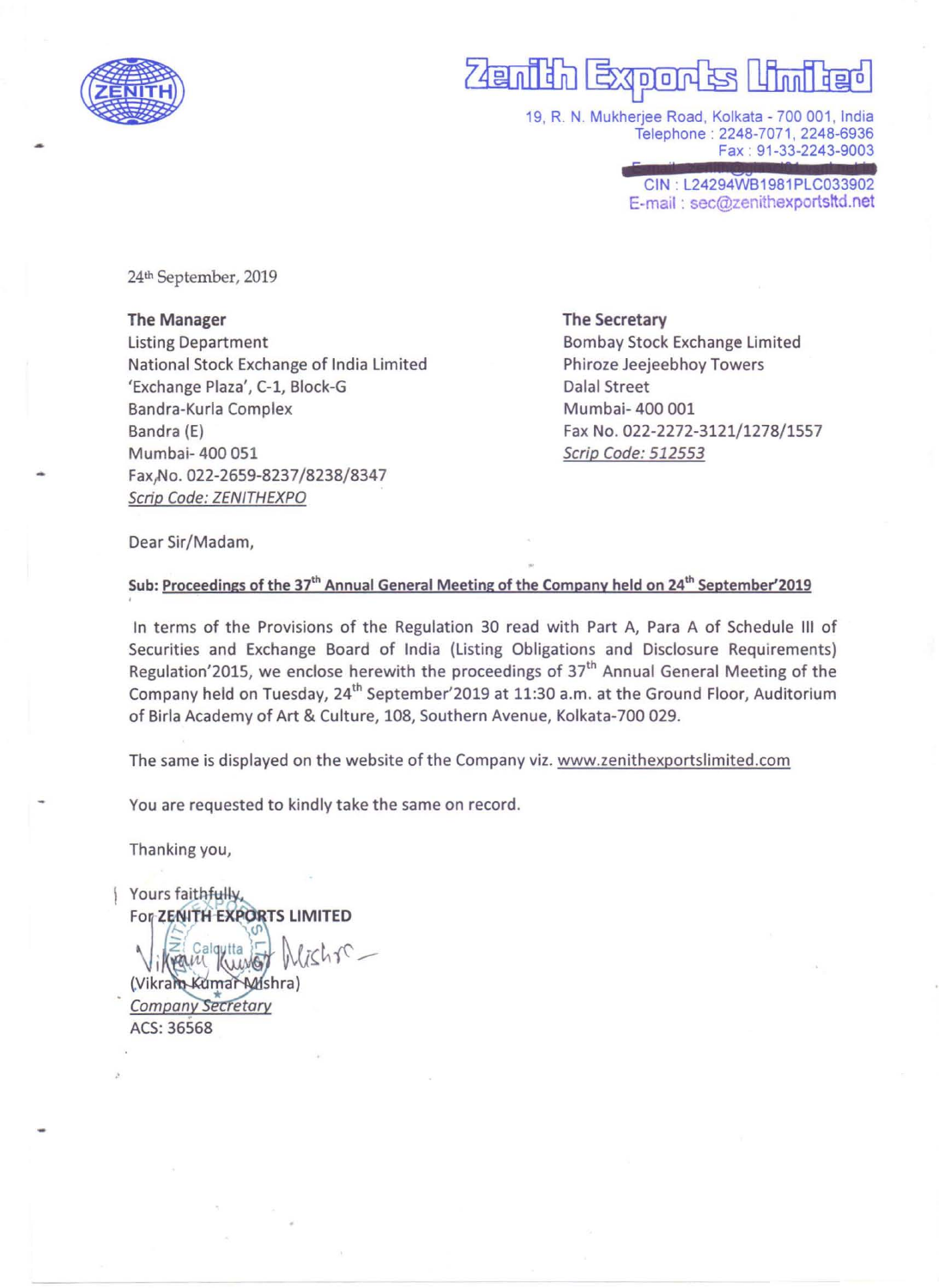

# 700

19, R. N. Mukherjee Road, Kolkata - 700 001, India Telephone : 2248-7071,2248-6936 Fax : 91-33-2243-9003

> CIN : L24294WB1981PLC033902 E-mail : sec@Zenithexportsltd.net

Summary of the Proceedings of 37<sup>th</sup> Annual General Meeting (AGM) of the *Members of Zenith Exports Limited held on Tuesday, 24th September, 2019 at 11:30 a.m. at the Ground Floor, Auditorium of Birla Academy of Art* & *Culture, 108, Southern Avenue, Kolkata-100 029* 

The 37'h Annual General Meeting of Zenith Exports Limited ("the Company") was held on Tuesday, 24<sup>th</sup> September, 2019 at 11:30 a.m. at the Ground Floor, Auditorium of Birla Academy of Art & Culture, 108, Southern Avenue, Kolkata-700 029.

| SI No. | <b>Directors Attendance</b> | <b>Category Of Director</b>                                                                     |  |
|--------|-----------------------------|-------------------------------------------------------------------------------------------------|--|
|        | Mr. Surendra Kumar Loyalka  | Chairman Cum Managing Director                                                                  |  |
|        | Mr. Varun Loyalka           | Jt. Managing Director                                                                           |  |
| 3      | Mrs. Urmila Loyalka         | Non-Executive Director                                                                          |  |
| 4      | Mr. Rabindra Kumar Sarawgee | Independent Director<br>(Chairman of Audit Committee & Stakeholders'<br>Relationship Committee) |  |
| 5      | Mr. Kamal Koomar Jain       | Independent Director<br>(Chairman of<br>Nomination<br>Remuneration<br>and<br>Committee)         |  |

The following Board members were present at the 37<sup>th</sup> Annual General Meeting of the Company:

The Meeting commenced at 11:30 a.m. with the speech of Mr. Surendra Kumar Loyalka, Chairman cum Managing Director of the Company. After welcoming all the members present, the Chairman introduced the Board members, Company Secretary & Compliance Officer present on the dias to the members of the Company. The Auditors and Scrutinizer were also present at the AGM.

Following members/proxies/authorized representatives were present at the AGM:

| <b>Registered As</b>             | Persons | Shares as on Record date 17.09.2019 |
|----------------------------------|---------|-------------------------------------|
| Members                          |         | 1965603                             |
| <b>Corporate Representatives</b> |         | 1409076                             |
| Proxy                            |         | 1200                                |
| <b>TOTAL</b>                     | 48      | 3375879                             |

After ascertaining from the Company Secretary that the requisite quorum was present at the AGM, the Chairman called the meeting to order and commenced the proceedings of the meeting.

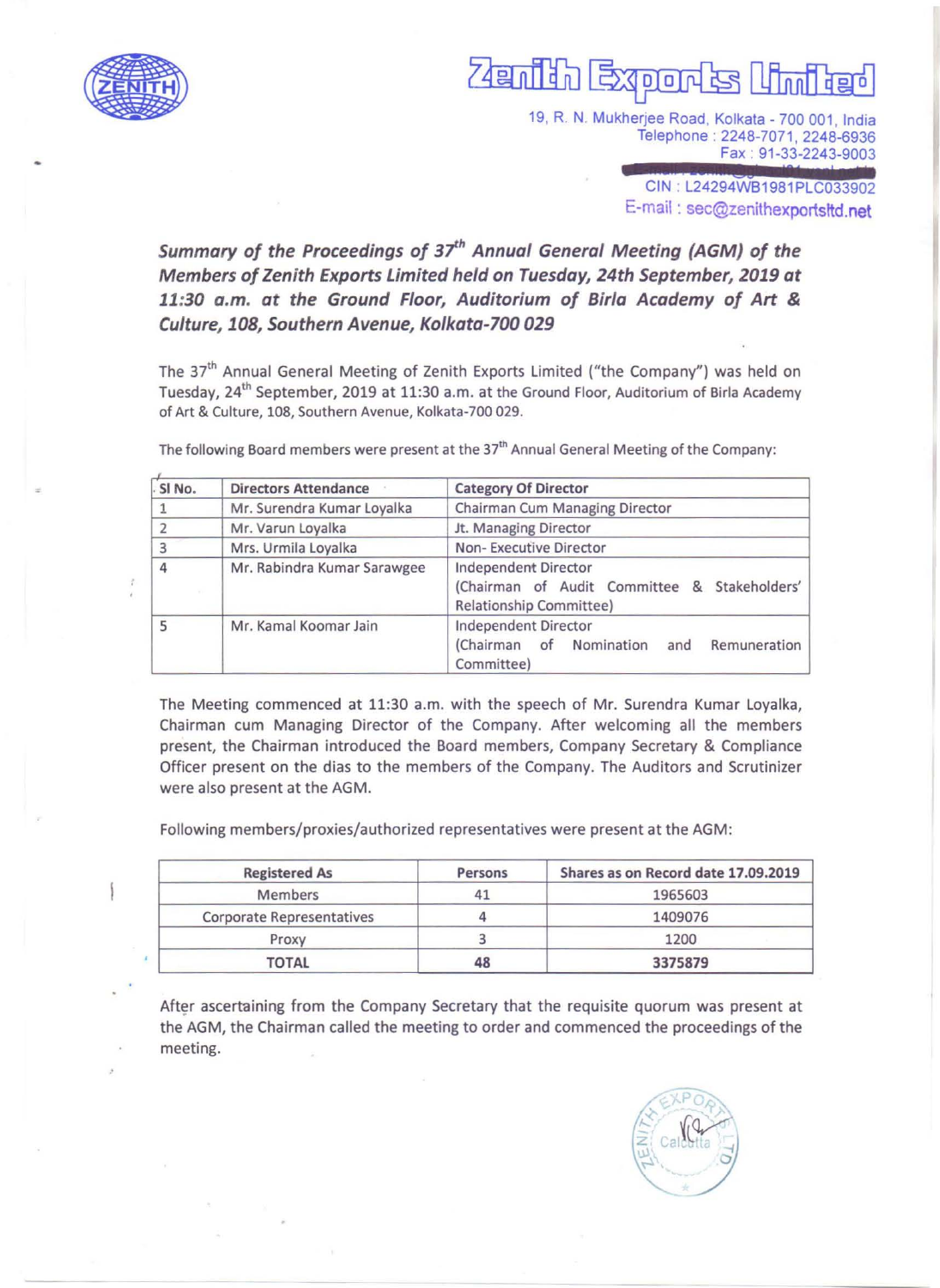

19, R. N. Mukherjee Road, Kolkata - 700 001, India Telephone : 2248-7071, 2248-6936 Fax : 91-33-2243-9003

> CIN: L24294WB1981PLC033902 E-mail: sec@Zenithexportsttd.net

With the permission of the members present, Chairman, took the Notice of the meeting along with the Audited Standalone Financial Statements of the Company for the financial year ended 31<sup>st</sup> March, 2019 and the Report of Board of Directors thereon, being already circulated as read.

The Chairman further informed that the Auditor's Report on the Financial Statements for the financial year ended 31<sup>st</sup> March, 2019 did not have any qualification or adverse remarks.

The Chairman then addressed the members and gave an overview of the Company's performance and its future outlook.

 $\frac{1}{2}$ further the Chairman informed to the members that Pursuant to the provisions of section 108 of the Companies Act'2013 read with Rule 20 of the Companies (Management and Administration) Rules'2014 and Regulation 44 of the SEBI (Listing Obligations Disclosure Requirements) Regulations'201S, the Company had provided the remote e-voting facility to the members of the Company and had engaged the services of NSDL to provide remote e-voting facility to all the members to enable them to cast their votes electronically in respect of business of 37<sup>th</sup> Annual General Meeting of the Company. The e-voting platform was opened from 9:00 a.m. on 21st September September'2019 to S:OO p.m. of 23rd September'2019.

The members were also informed that the facility for voting by way of Ballot papers was made available at the venue of AGM for the members who had not cast their vote through remote e-voting.

He then informed that the Combined Results of e-voting & Physical Ballot Poll shall be declared on Thursday 26.09.2019 at the Registered Office of the Company & a copy shall be placed on the Company's Notice Board and posted on the website of the Company, Stock Exchange and NSDL.

The Chairman then provided a fair opportunity to the members of the Company who were entitled to vote to seek clarifications and comments to the items of business and the same were adequately answered by Mr. Surendra Loyalka.

Thereafter, all 6 (six) items of business as set out in the Notice of AGM dated  $12<sup>th</sup>$  August, 2019 were put for members approval. Thereafter, the Chairman ordered a poll to be taken at the meeting and requested Mr. Asit Kumar Labh, Scrutinizer for an orderly conduct of the voting.